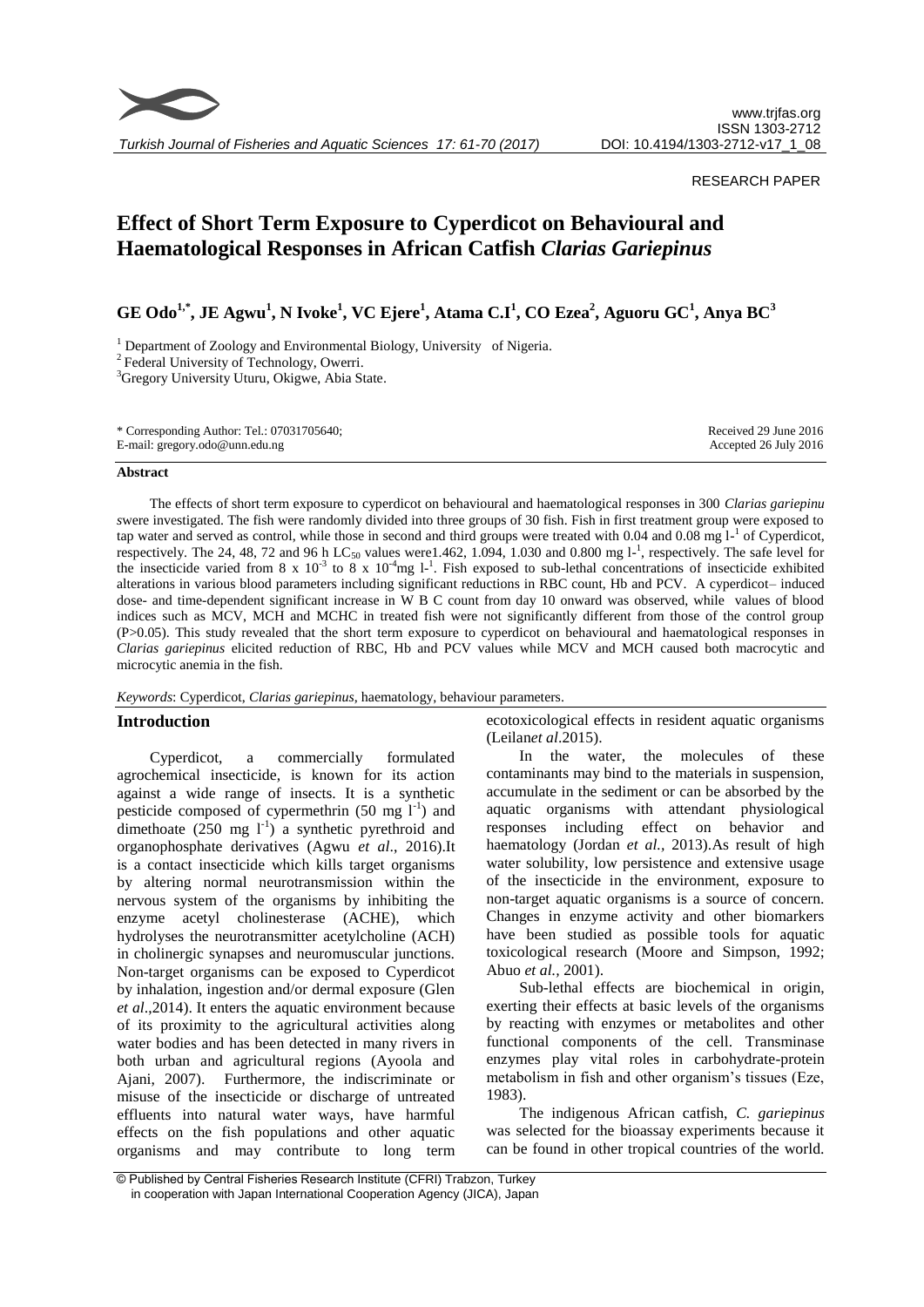It is also an aquaculture candidate that can narrow the gap between the demand for and supply of animal protein in developing countries. The species is also an attractive model for toxicity studies because of its availability throughout the year, voracious feeding habit, prolific reproduction and general hardness in culture environments. The adverse effects of agrochemicals and their residues on non-target organisms have not been seriously considered in Nigeria (Ayoola and Ajani, 2007). Despite a number of researches carried out on the toxicity effects (Fazio *et al.,* 2014, Naccari *et al*., 2015; Di Bella *et al*., 2015) of agrochemical insecticide on the haematology of *Clarias gariepinus*, little is known about the lethal toxicity and haematological changes that *Clarias gariepinus* may undergo on exposure to Cyperdicot. The purpose of this study was to investigate the effects of short term exposure to cyperdicot on behavioural and haematological responses in African catfish, *Clarias gariepinus.*

#### **Materials and Methods**

#### **Experimental Fish**

Three hundred *C.gariepinus* juveniles, mean weight  $150 + 5.20$  g, length=  $35.00 + 2.50$  cm, from Sacen Fish Farm, were treated with 0.05% potassium permanganate to avoid possible dermal infections. They were acclimatised for 20 days in a 1000 l plastic tank, fed 3% body weight (BW) in divided rations twice daily (7.00 am and 7.00 pm) with a laboratoryprepared pelleted diet containing 35% crude protein ( Eyo*et al,.* 2013). Feeding was terminated 24 h prior to the range -finding and toxicity test, to reduce ammonia content in the water (Ward and Parrish 1982, Reishand and Oshida, 1987). The ethical guidelines of the Animal Care Committee (UNN-EGACC, protocol no. 0430/2013) of the University of Nigeria, Nsukka were strictly followed.

The pH of water and sediment samples was measured in the laboratory using the Hanna pH meter (Hi-1922 model) according to APHA (1992).

The conductivity of water was determined using the Hanna 911 conductivity meter which was standardized with 0.01N potassium chloride (KCl) solution (APHA, 1992). The readings were taken from the display on the meter and values were recorded in micro Siemens per centimeter (µS/cm) (APHA, 1992).

Alkalinity Mg calcium carbonate

$$
(\text{CaCo}_3)/\text{L} = \frac{\text{A} \times \text{N} \times 5000}{\text{Volume of Sample}}
$$

Where:

 $A =$  Volume of acid used.

 $N =$  Normality of standard acid used

Hardness, mg equivalent  $CaCO3/L = 2.497$  [Ca,

mg/L] + 4.118 [Mg, mg/L]

#### **Pesticide**

Cyperdicot is composed of cypermethrin and dimethoate. Cypermethrin is an insecticide in the synthetic pyrethroid family, first marketed in 1977. The primary manufacturers in the U.S. are Zeneca Inc., FMC Corp., and American Cyanamid Co. Common brand names are Demon, Cymbush, Ammo and Cynoff. Dimethoate first marketed in 2001 by FAO, is an organ phosphorus and systemic pesticide with stomach and cholinesterase inhibition actions.

The trade names are Danadim, Rogo, and Roxion. The primary manufacturers in Denmark and Italy are Cheminouta.

# **Determination of LC50 Concentration**

A toxicity assay to determine the 96 h  $LC_{50}$ values of Cyperdicot was conducted with a definitive test in a semi-static system in the laboratory following standard methods (APHA, 2005). A range-finding tests  $(5, 4, 3.5, 3 \text{ and } 2.5 \text{mg } L^{-1})$  was carried out to determine the concentrations of the test solution for the definitive test. The experiment was conducted in 60 x 30 x 30 cm glass aquaria containing 40 L of dechlorinated aerated water. The test solution was changed on every alternate day to counter-balance the decreasing pesticide concentrations. To prevent oxygen depletion, experimental tanks were continuously oxygenated using an air pump. Dead fish were immediately removed to avoid possible deterioration of the water quality. Behavioural changes in fin and opercular movements, equilibrium status, swimming rate, air gulping and skin coloration during the test period were observed.

In the definitive test a set of 10 fish specimens was randomly exposed to Cyperdicot at 5, 4, 3.5, 3 and  $2.5 \text{ m g}$ <sup>1</sup> concentrations. Another set of 10 fish specimens was simultaneously maintained in tap water, without test chemical, and considered as control. The experiment was set in triplicate to obtain  $LC_{50}$  values of the test chemical under a photoperiod of 12 hour light and 12 hour dark. The  $LC_{50}$  values (95 % confidence limits) of different concentrations of Cyperdicot in *C. gariepinus* were found to be  $1.462^{\text{a}}$  (1.290-3.289)  $1.094^{\text{a}}$  (1.180-1.328)  $1.030^{\text{b}}$  $(0.875-1.100)$   $0.800<sup>c</sup>$   $(0.734-0.980)$ , respectively for 24, 48, 72 and 96 h exposure time. Probit analysis (Finney, 1971) was used to determine the concentration at which 50% mortality  $(LC_{50})$  occurred using SPSS version 17.0.

The 96 h LC<sub>50</sub> was calculated to be 0.08 mg  $1^{-1}$ . The safe level of the test pesticide was estimated by multiplying the 96 h  $LC_{50}$  with different application factors (AF) as suggested by the international Joint Commission (IJC, 1977).The mean water quality of the test solution determined in the experimental tanks following the standard method (APHA, 2005) were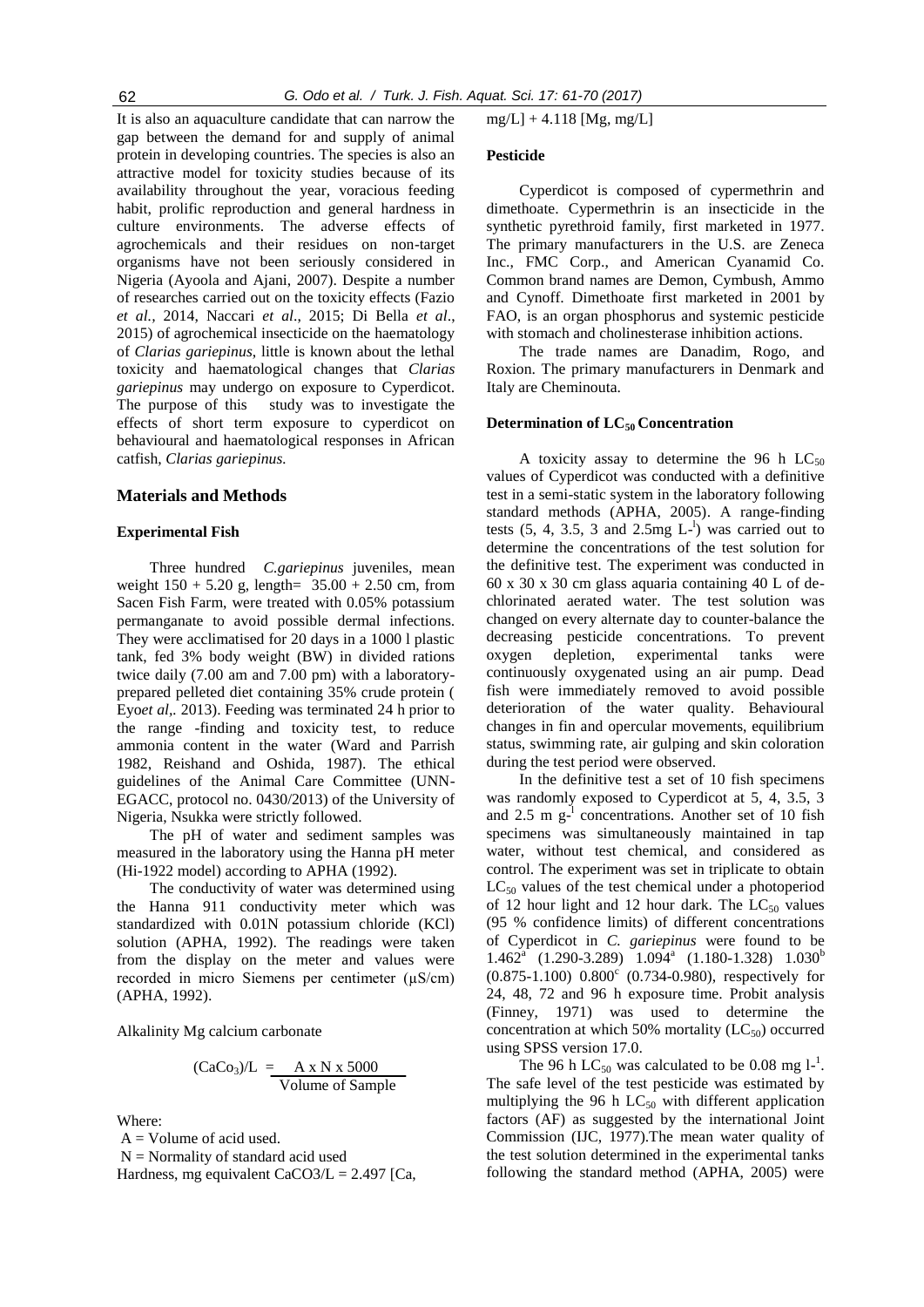(Mean  $\pm$  SE): dissolved oxygen 7.02  $\pm$  0.46 mg/l, temperature 25.70  $\pm$  0.86˚C, pH 7.04  $\pm$  0.34, conductivity  $275 \pm 2.30$  Scm<sup>-1</sup> and total hardness 202.5 $\pm$  4.45 mg/l as CaCO<sub>3</sub>. The experiment was conducted following the OECD 173 guidelines for semi-static test conditions (OECD, 1992).

#### **Determination of Sub-lethal Concentrations**

The 96 h  $LC_{50}$  value of Cyperdicot on *C*. *gariepinus* was found to be  $0.80$  mg  $l^{-1}$ . Based on this value, two sub-lethal concentrations of 0.04 and 0.08 mg  $l<sup>-1</sup>$  corresponding to 1/20th and 1/10th of the 96 h  $LC_{50}$  of the pesticide, respectively, were prepared by serial dilution of the stock solution with dechlorinated water and used for the *in vivo* exposure. A total of 90 fish from the acclimatised batch were used during the *in vivo* experiment. The fish were randomly divided into three groups of 30 fish, without regard to sex . Fish in the first treatment group were exposed to tap water and served as control, while those in second and third groups were treated with 0.04 and 0.08 mg  $L^{-1}$ of Cyperdicot, respectively. Each treatment group was further randomised into three replicates of 10 fish per replicate in 40 L (60 x 30 x 30 cm) glass aquaria. The exposure lasted for a period of 15 days during which the fish were fed daily small quantity of food approximately 1% of total body weight about an hour before the test solution was renewed, to avoid catabolism and subsequent mortality.

#### **Estimation of Haematological Parameters**

The total red cell count /cu.mm of blood (RBC) and the total leukocyte count (WBC) were determined using a Neubauer-type hemocytometer with Toisson's solution as the diluting fluid for RBC, and Turk's solution for WBC (Rusia and Sood, 1992). The haemoglobin level of blood was estimated following the cyanmethemoglobin method (Blaxhall and Daisley, 1973) with some modifications. Each 0.02 ml blood sample was mixed with 4 ml Drabkin's solution and allowed tostand for 10 minutes for proper color development, after which absorbance was read at 540 nm in a Unican spectrophotometer against a blank. Hematocrit (PCV) was analysed by centrifugation of the blood for five minutes at 14,000  $\times$  g in heparinised glass capillaries using a microhaematocrit centrifuge (Hawkesley& sons, Lancing, UK) at room temperature (Nelson and Morris, 1989). The haematocrit was read after centrifugation using the microhaematocrit reader and the result expressed as the percentage of the whole blood. Haematological indices such as MCHC, MCH and MCV were calculated according to the formula proposed by Dacie and Lewis (2001):

MCHC (g dl-1) = 
$$
\frac{\text{Hb (g dl-1)} \times 100}{\text{PCV (\%)}}
$$
  
MCH (pg cell-1) = 
$$
\frac{\text{Hb (g dl-1)} \times 10}{\text{RBC count in millions mm}^3}
$$
  
MCV (fl cell-1) = 
$$
\frac{\text{PCV (\%)} \times 10}{\text{RBC count in millions mm}^3}
$$

#### **Statistical Analysis**

The data obtained, expressed as means SE, were analysed using the statistical package SPSS 17.0 (SPSS, Chicago). The data were subjected to one-way analysis of variance (ANOVA) of and Duncan's multiple range tests to determine the significance difference at the 5% probability level. A p-value less than 0.05 were considered statistically significant.

# **Results**

#### **Physico-Chemical Parameters of the Test Water**

During the experimental period the test water pH ranged from 6.89 to 7.16, temperature ranged from 25.10 to 27.0 °C, dissolved oxygen varied from 6.61 to7.82 mg  $1^{-1}$ , conductivity ranged from 68.33-71.00 M cm-1 , and total hardness and alkalinity varied from 5.99 to 6.28 mg  $l^{-1}$  and 136.5 to 180.5 mg  $l^{-1}$  as  $CaCO<sub>3</sub>$ , respectively (Table 1).

Toxicity bioassay, safe level and behavioural characteristics

In the toxicity bioassay, a concentrationdependent increase and time-dependent decrease were observed in the death rate, to the extent that exposure duration time increased from 24 to 96 h, the concentration of Cyperdicot required to kill the fish was reduced. The  $LC_{50}$  values with 95% confidence limits of different concentrations of Cyperdicot in *C.*  gariepinus were  $1.462^{\text{a}}(1.290 - 3.289)$ ,  $1.094^{\text{a}}(1.180 -$ 1.328),  $1.030<sup>b</sup>$  (0.875-1.100) and 0.800<sup>c</sup> (0.734-0.980) mg  $l^{-1}$  for 24,48,72 and 96 h exposure times, respectively (Table 2).The estimated safe levels of

**Table1**: Physico-chemical parameters of the test water used for lethal concentrations on *C. gariepinus*

| Characteristics       | Unit                     | Mean  | Range       |
|-----------------------|--------------------------|-------|-------------|
| pH                    |                          | 6.98  | 6.89-7.16   |
| Temperature           | $^{0}C$                  | 26.90 | 25.10-27.0  |
| Conductivity          | $\mu$ M cm <sup>-1</sup> | 69.80 | 68.33-71.00 |
| Dissolved oxygen      | $mg1^{-1}$               | 6.85  | 6.61-7.82   |
| Alkalinity            | $mg l^{-1}$              | 24.16 | 25-27       |
| <b>Total hardness</b> | $mg1^{-1}$               | 6.04  | 5.99-6.28   |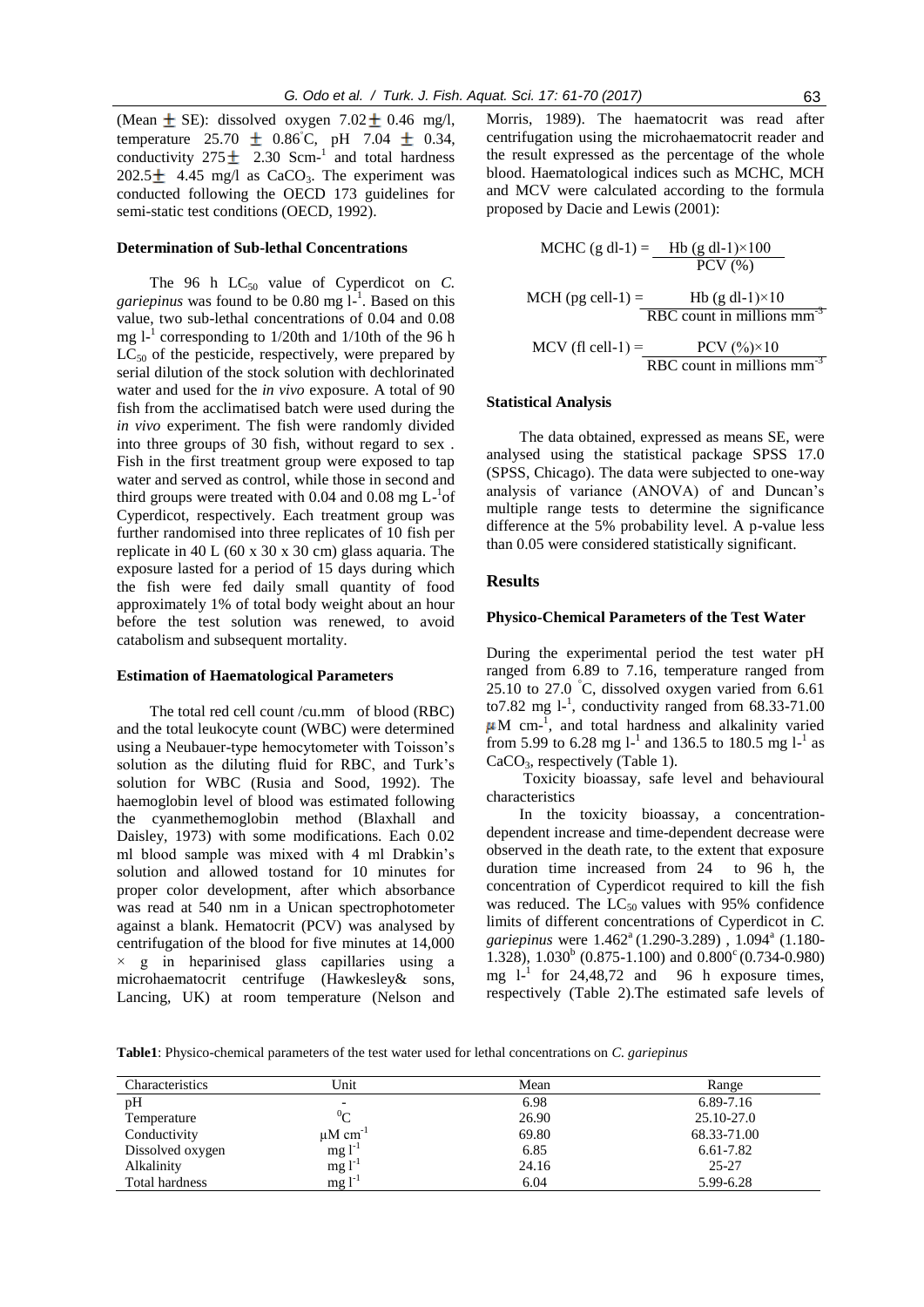| Lethal        |                                  | Exposure time (h)                |                               |                               |
|---------------|----------------------------------|----------------------------------|-------------------------------|-------------------------------|
| Concentration | 24                               | 48                               | 72                            | 96                            |
| LC10          | $0.897^{\text{a}}$ (0.960-1.231) | $0.635^{\text{a}}$ (0.716-0.10)  | $0.506^{\circ}$ (0.615-0.770) | $0.510^{\circ}$ (0.389-0.720) |
| LC20          | $1.065^{\text{a}}$ (1.142-1.650) | $0.871^{\text{a}}$ (0.885-1.046) | $0.705^{\circ}$ (0.730-0.861) | $0.690^{\circ}$ (0.492-0.790) |
| LC30          | $1.202^{\text{a}}$ (1.044-2.127) | $1.080^a$ (1.005-1.174)          | $0.780^b$ (0.820-0.930)       | $0.750^{\circ}$ (0.571-0.850) |
| LC40          | $1.430^{\circ}$ (1.220-2.660)    | $1.083^{\text{a}}$ (1.099-1.340) | $0.859^b$ (0.900-1.010)       | $0.805^{\circ}$ (0.659-0.910) |
| LC50          | $1.462^{\text{a}}$ (1.290-3.289) | $1.094a$ (1.180-1.328)           | $1.030b$ (0.875-1.100)        | $0.800^{\circ}$ (0.734-0.980) |
| LC60          | $1.704^{\circ}$ (1.274-3.070)    | $1.312^{\text{a}}$ (1.166-1.641) | $1.015^{\circ}$ (1.046-1.210) | $0.913^{\circ}$ (0.805-1.081) |
| LC70          | $1.762^{\text{a}}$ (1.459-4.110) | $1.549^{\circ}$ (1.362-1.010)    | $1.207b$ (1.123-1.243)        | $0.987^{\circ}$ (0.872-1.222) |
| LC80          | $2.172^{\text{a}}$ (1.564-5.690) | $1.620^{\circ}$ (1.370-2.287)    | $1.220b$ (1.217-1.420)        | $1.062^{\circ}$ (0.943-1.224) |
| LC90          | $2.410a$ (1.720-9.724)           | $2.105^{\text{a}}$ (1.554-3.027) | $1.413^b$ (1.357-1.710)       | $1.203^{\circ}$ (1.036-1.798) |

Table 2. Lethal concentrations of Cyperdicot (mg l<sup>-1</sup>) and 95% confidence intervals (in parentheses) for *C*. *gariepinus* depending on exposure time  $(n = 10)$  in three replicates. Each value is the mean  $\pm$  SE of 10 identical observations. Values in rows with different superscript letters differ significantly  $(P< 0.05)$ 

**Table 3**. Estimates of safe levels of Cyperdicot pesticide at 96 h exposure time

| 96 h LC <sub>50</sub> (mg l <sup>-1</sup> | Method                 | <b>Application Factor</b> |
|-------------------------------------------|------------------------|---------------------------|
| 0.800                                     | Hart et al. $(1948)^*$ | $\overline{\phantom{0}}$  |
|                                           | Sprague $(1971)$       | 0.1                       |
|                                           | CWOC (1972)            | 0.01                      |
|                                           | NAS/NAE (1973)         | 0.01-0.00001              |
| 0.05                                      | <b>CCREM</b> (1991)    |                           |
| 5% $LC_{50}$                              | $\rm{IJC}$ (1977)      |                           |
|                                           |                        |                           |

\*C=48 h LC<sub>50</sub> x 0.03S<sup>2</sup>, where C is the presumably harmless concentration and S = 24 h LC<sub>50</sub>/48 h LC<sub>50</sub>

Cyperdicot in *C. gariepinus* varied from 8 x 10-3 to 8  $x$  10-4 mg  $l^{-1}$  (Table 3). Behavioural responses of the fish to Cyperdicot were observed in the exposed fish as well as in the control, in both the toxicity and sublethal concentrations. Normal swimming behaviour was observed in the control throughout the exposure period. In tanks with the test chemical, the fish swam erratically with jerky movements and hyperactivity. Faster opercular movement, surfacing and swallowing of air were observed. With increase in duration of the exposure, swimming and body movements were retarded and copious mucus was secreted and deposited in the buccal cavity and on the gills. The fish subsequently lost balance, became exhausted owing to respiratory difficulties, and finally settled on the bottom and died. In the sub-lethal concentration similar abnormal behaviour was exhibited, but no mortality was recorded (Table 4). Studies on toxicity with *C. gariepinus* indicate variations in  $LC_{50}$  values depending on the pesticide type, duration of exposure and stage of maturity (Table 5).

#### **Haematological Parameters**

The red blood cell count (RBC) and hemoglobin in the experimental group were not significantly different from those of the control (P>0.05) throughout the duration of the experiment except on day 15,when they were significantly reduced (P< 0.05) Table 6. There was no significant difference in PCV values between the control and exposed fish on day 1 (P>0.05), but PCV was significantly reduced  $(P<0.05)$  from day 5 of exposure. A Cyperdicotinduced dose- and time-dependent significant increase in W B C count from day 10 onward  $(P<0.05)$  were observed, while values of blood indices (MCV, MCH and MCHC) in the experimental fish were not significantly different (P>0.05) from the control group throughout the duration of the experiment.

There were dose- and time-dependent significant decreases  $(P<0.05)$  in the levels of neutrophils compared to the control throughout the experimental duration Table 7. The lymphocyte levels were significantly elevated (P<0.05) from day 5 onward, but the values of the monocytes, basophils and eosinophils were not significantly different from the control.

# **Discussions**

The abnormal behavioural alterations in Cyperdicot-exposed fish may indicate disturbance in the internal physiology of the fish, which may be attributed to the neurotoxic property of the drug. Studies by Bull *et al*. (2007) indicated that Cyperdicot interferes with signaling at the neuromuscular junction, thereby disrupting the Ca+2 voltage-gated channels. This will result in conformational changes in membrane lipid and membrane fluidity, which is a further indication of a neuro-pharmacological effect of Cyperdicot on the fish (Wilson *et al*.,2003). This, according to Sarai *et al.* (2013) would result in prolonged neuromuscular depolarisation, culminating in the observed uncoordinated and jerky movement that was noticed in Cyperdicot-exposed fish. Similar behavioural responses have been observed in fish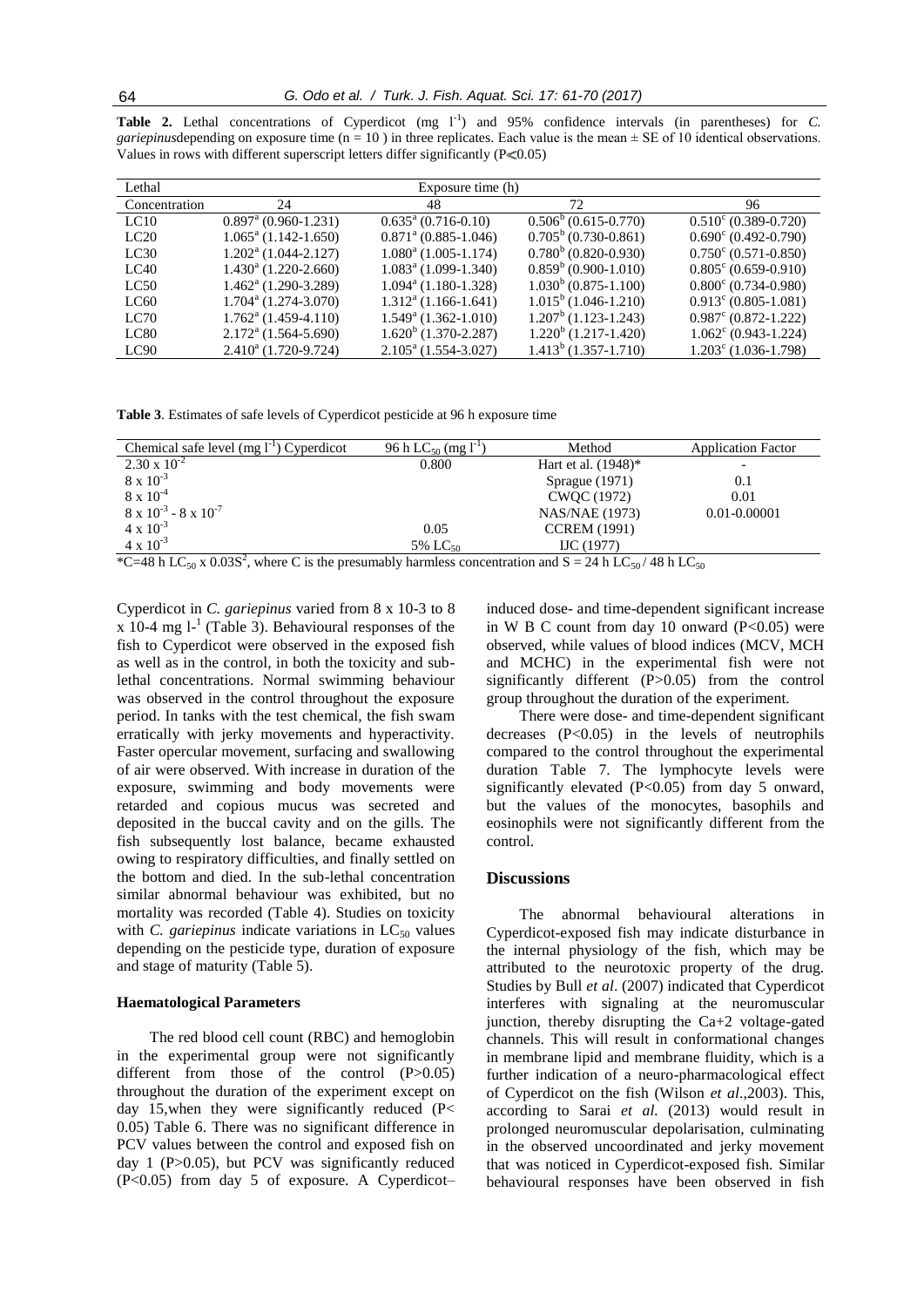| <b>Toxicity Test</b>                                                                            |              |     |     |     |     |     |              |         |         |     |                 |         |              |         |         |     |         |         |              |          |          |     |          |          |
|-------------------------------------------------------------------------------------------------|--------------|-----|-----|-----|-----|-----|--------------|---------|---------|-----|-----------------|---------|--------------|---------|---------|-----|---------|---------|--------------|----------|----------|-----|----------|----------|
| Exposure<br>time(h)                                                                             |              |     |     | 24  |     |     |              |         |         | 48  |                 |         |              |         |         | 72  |         |         |              |          |          | 96  |          |          |
| Concentration<br>(mg/l)<br>Behavioural<br>changes                                               | $\mathbf{0}$ | 5.0 | 4.0 | 3.5 | 3.0 | 2.5 | $\mathbf{0}$ | 5.0     | 4.0     | 3.5 | 3.0             | 2.5     | $\mathbf{0}$ | 5.0     | 4.0     | 3.5 | 3.0     | 2.5     | $\mathbf{0}$ | 5.0      | 4.0      | 3.5 | 3.0      | 2.5      |
| Loss of reflex                                                                                  |              |     |     |     |     |     |              |         | $^{++}$ |     |                 |         |              | $^{++}$ |         |     |         |         |              |          | $^{+++}$ |     | $^{+++}$ | $^{+++}$ |
| Air gulping                                                                                     |              |     |     |     |     |     |              | $^{++}$ | $^{++}$ |     | $^{++}$         | $^{++}$ |              | $^{++}$ | $^{++}$ |     | $^{++}$ | $^{++}$ |              | $^{+++}$ | $^{+++}$ |     | $^{+++}$ | $^{+++}$ |
| Erratic<br>swimming<br>Dermatological<br>changes                                                |              |     |     |     |     |     |              |         |         |     |                 |         |              |         | $^{++}$ |     |         | $^{++}$ |              | $^{++}$  | $^{++}$  |     | $^{++}$  | $^{+++}$ |
| Discoloration                                                                                   |              |     |     |     |     |     |              |         | $^{++}$ |     |                 |         |              |         |         |     |         |         |              | $^{+++}$ | $^{+++}$ |     | $^{+++}$ | $^{+++}$ |
| Haemorrhage                                                                                     |              |     |     |     |     |     |              |         |         |     |                 |         |              |         |         |     |         |         |              | $^{++}$  | $^{++}$  |     | $^{++}$  | $++$     |
|                                                                                                 |              |     |     |     |     |     |              |         |         |     | Sub-lethal test |         |              |         |         |     |         |         |              |          |          |     |          |          |
| Exposure<br>time(h)<br>Behavioural<br>changes                                                   |              |     |     | 24  |     |     |              |         |         | 48  |                 |         |              |         |         | 72  |         |         |              |          |          | 96  |          |          |
| Loss of reflex                                                                                  |              |     |     |     |     |     |              |         |         |     |                 |         |              |         |         |     |         |         |              |          |          |     |          |          |
| Air gulping                                                                                     |              |     |     |     |     |     |              |         |         |     |                 |         |              |         |         |     |         |         |              |          |          |     | $^{++}$  | $^{+++}$ |
| Erratic<br>swimming<br>Dermatological<br>changes                                                |              |     |     |     |     |     |              |         |         |     |                 |         |              |         |         |     |         |         |              |          |          |     | $^{++}$  | $++$     |
| Discoloration                                                                                   |              |     |     |     |     |     |              |         |         |     |                 |         |              |         |         |     |         |         |              | $^{++}$  | $^{++}$  |     |          | $^{+++}$ |
| Haemorrhage                                                                                     |              |     |     |     |     |     |              |         |         |     |                 |         |              |         |         |     |         |         |              |          |          |     |          |          |
| $=$ no significant, $+$ =low severity, $++$ , $=$ moderate severity, and $++$ $=$ high severity |              |     |     |     |     |     |              |         |         |     |                 |         |              |         |         |     |         |         |              |          |          |     |          |          |

**Table 4.** Behavioural and dermatological changes of *C.gariepinus* juveniles exposed to various concentrations of Cyperdicot

exposed to chemotherapeutic compounds (Obiekezie and Okafor, 2005; Mitchell and Hobbs 2007, Wang *et al.,* 2009; Nwani *et al.,* 2013).Also, similar observations have been reported in *Clariasal bopunctatus* after exposure to monocrotophos (Mgbenka *et al*., 2005). Moreover, hypoxic conditions also contributed to the increase surfacing and gulping in surface water, which could also have been an attempt by the fish to avoid breathing in the poisoned water. Hypoxic conditions arise primarily due to damage of gills of fish exposed to pesticide, which hampers oxygen uptake. The increased mucus secretion by the fish after Cyperdicot exposure is probably an adaptive response to counter the irritating effects of the pesticide on body surface and mucus membrane. The observed abnormal behaviour alterations in cyperdicot-exposed fish are consistent with previous reports on organophosphate-based pesticides (Adhikari *et al.,* 2004;Yaji, 2011) and other pesticides such as malathion, profenofos, praziquantel (Pandey *et al.* 2011, Nwani *et al*., 2014) and atrazine (Nwani *et al,.* 2012).

In this study, the toxicity level of Cyperdicot on *Clarias gariepinus* was found to be  $0.800$  mg  $1^{-1}$ , based on the 96 hr  $LC_{50}$  value. The  $LC_{50}$  value reported in the present study for commercial formulation of Cyperdicot is lower than the 1.05 mg  $1<sup>-1</sup>$  and 13.6 mg  $1<sup>-1</sup>$  reported by Usmani and Knowles (2001) and Das and Murkherjee (2003) when organophosphate derivatives-based pesticide were exposed to *Labeorohita* fingerlings and larvae and adults of *Helicoerpazea* and *Agrotisipsolon* respectively. The  $L_{C50}$  obtained in our present study for commercial formulation of Cyperdicot is also lower than the  $3.74 \text{ mg } l^{-1}$  obtained by Dixon and Dick (1985) when *Cyprinuscapio* were exposed to pyrenoid-based pesticide for 48 h as well as the observations made by Fazio *et al*. 2014, Arukwe *et al*.

2014, Wågbø *et al*. 2012, Cangialosi *et al*. 2012. Our  $LC_{50}$  value 0.800 mgl<sup>-1</sup>, however, is higher than the0.620 mg  $l^{-1}$  and .0750 mg  $l^{-1}$  96 h LC<sub>50</sub> reported by Nath and Banerjee (1996) and Yaji *et al,.* (2011) when *Channa punctatus* and *Oreochromis niloticus* were exposed to organophosphate commercial formulation pesticide.

Toxicity tests in fish are useful in assessing possible eco-toxicological risks of contaminants (Prusty *et al*., 2011). The literature indicated that the toxicity of organophosphate-based herbicides varies from one species to another, and even in strains of the same species. Toxicity of chemicals to aquatic organisms has been reported to be affected by temperature, pH, dissolved oxygen, size and age, type of species, water quality, concentration and formulation of test chemicals (Young, 2000). Toxicity of compounds to organisms has however been known to be dependent on concentration, age, sex and exposure period (Saravanan *et al.,* 2012). The safe level obtained for Cyperdicot in the present study varied from  $8 \times 10$ -3 to  $8 \times 10$ -4 mg l<sup>-1</sup>. However, due to large variation in safe levels as determined by different methods, the estimates of safe levels cannot be guaranteed (Buikem *et al*., 1982). Extrapolation of laboratory data to the field is not always meaningful value, and hence it is difficult to determine acceptable concentration based on laboratory experiments that may be considered' safe' in the field (Abuo *et al*., 2001; Pandey *et al.,* 2005). Similar observations were recorded by Sampath *et al.* (1993) in *Oreochromis mossambics e*xposed to organ phosphorous, Omoregie *et al.,* (1994) in *Orechromis niloticus* exposed to formalin, Svoboda *et al.* (2001) in *Cyprinus carpio exposed* to diazinon and

Gabriel *et al.* (2007) in *C. gariepinus* exposed to refined crude oil product kerosene.

Exposure of C*. gariepinus* to sub-lethal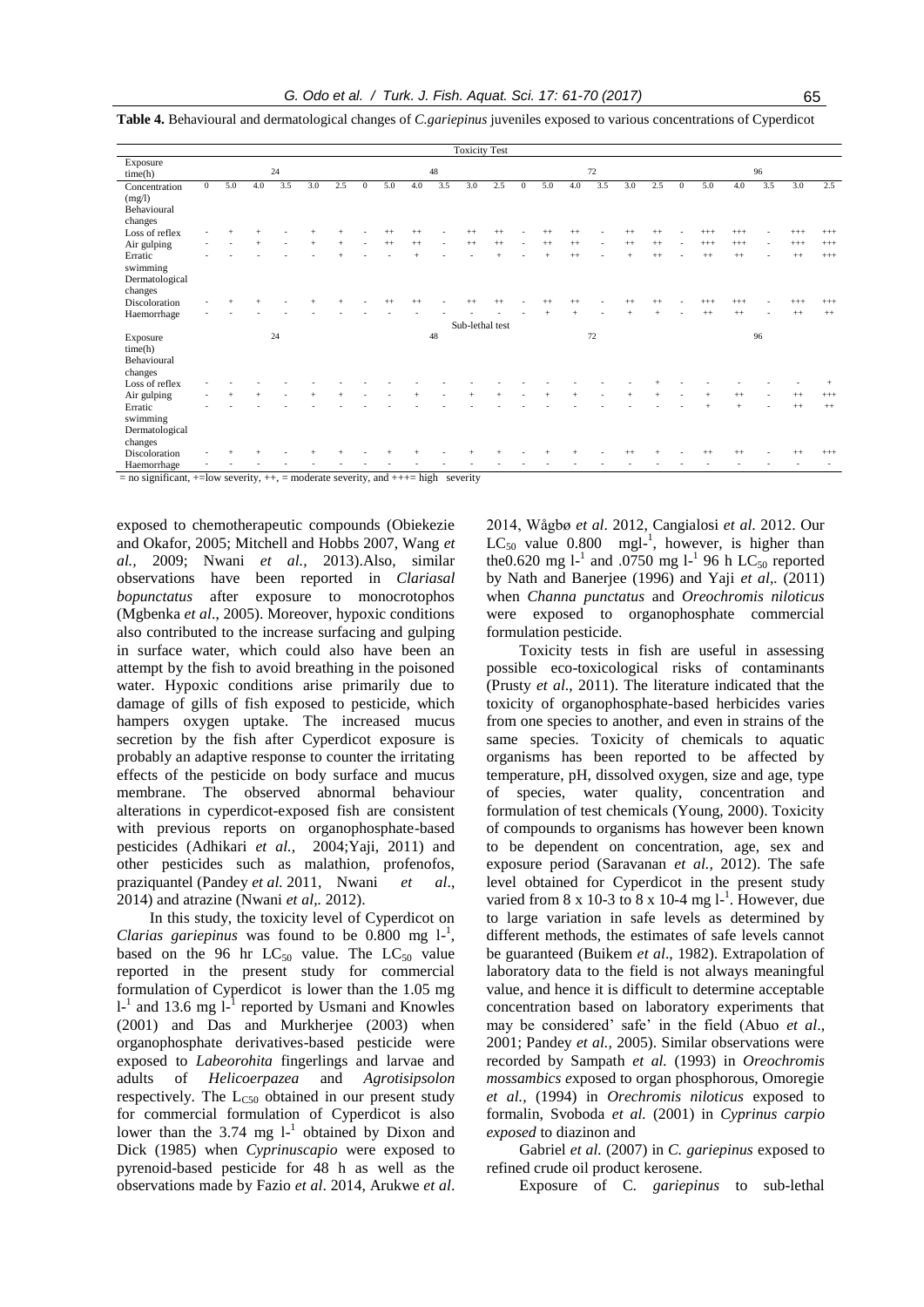| Pesticide         | Assay     | Result                                  | Reference                         |
|-------------------|-----------|-----------------------------------------|-----------------------------------|
| Diazinon          | 96 h LC50 | 11.80 mg1 $^{-1}$ in juvenile           | Nwani et al. (2011)               |
| Diazinon          | 96 h LC50 | 6.60 mg $l^{-1}$ in adult               | Adedeji et al. (2008)             |
| Endosulfan        | 96 h LC50 | 8.8 ppm in juvenile                     | Agbohessi et al. (2013)           |
| Gammalin20        | 96 h LC50 | 30 ppb in fingerlings                   | Ezemonye and Ogbomida (2010)      |
| Glyphosate        | 96 h LC50 | $211.80$ mg l <sup>-1</sup> in juvenile | Nwani et al. (2013)               |
| Lambdacyhalothrin | 96 h LC50 | 0.325 ppm in juvenile                   | Yekeen, Fawole, and Bakare (2013) |
| Lindane           | 96 h LC50 | 1.29 ppm in juvenile                    | Lawson et al. $(2011)$            |
| Cyperdicot        | 96 h LC50 | $0.80$ mg 1-1 in juveniles              | This study                        |

**Table 5.** Results of various toxicity studies of some pesticides on *C. gariepinus*

**Table 6.** Effects of exposure to various sub-lethal levels of Cyperdicot on RBC parameters in *C. gariepinus*

| Parameters/ $(s)$                        | Concentration (mg/l) | Duration (days)                |                                |                                |                                |
|------------------------------------------|----------------------|--------------------------------|--------------------------------|--------------------------------|--------------------------------|
|                                          |                      |                                | 5.                             | 10                             | 15                             |
| RBC ( $\times$ 106 cells/mm <sup>3</sup> | Control              | $7.61 \pm 0.81$ <sup>al</sup>  | $8.22 \pm 08.4^{\text{al}}$    | $7.86 \pm 0.06^{a1}$           | $89.73 \pm 0.64$ <sup>a1</sup> |
|                                          | 0.04                 | $7.71 \pm 0.86$ <sup>al</sup>  | $6.90 \pm 0.93$ <sup>al</sup>  | $6.95 \pm 0.63$ <sup>a1</sup>  | $4.65 \pm 0.60^{b2}$           |
|                                          | 0.08                 | $7.15 \pm 0.77$ <sup>a1</sup>  | $7.14 \pm 0.96$ <sup>al</sup>  | $6.87 \pm 0.71$ <sup>a1</sup>  | $4.57 \pm 0.58^{b2}$           |
| PVC(%)                                   | Control              | $26.00 \pm 0.77$ <sup>a1</sup> | $29.50 \pm 0.71$ <sup>a1</sup> | $30.50 \pm 0.72$ <sup>a1</sup> | $27.50 \pm 1.83$ <sup>a1</sup> |
|                                          | 0.04                 | $26.50 \pm 0.81$ <sup>al</sup> | $23.00 \pm 0.83^{b2}$          | $23.50 \pm 0.73^{b2}$          | $16.00 \pm 0.68^{\circ 2}$     |
|                                          | 0.08                 | $27.00 \pm 0.62$ <sup>a1</sup> | $25.00 \pm 0.49^{a2}$          | $24.00 \pm 0.65^{a2}$          | $14.50 \pm 0.59^{b2}$          |
| WBC $(\times 104)$                       | Control              | $6323 \pm 2.63$ <sup>a1</sup>  | $8024 \pm 6.41$ <sup>a1</sup>  | $8100 \pm 7.72$ <sup>a1</sup>  | $7650 \pm 8.41$ <sup>al</sup>  |
| cells/mm3)                               | 0.04                 | $6474 \pm 7.82$ <sup>a1</sup>  | $8124 \pm 6.01$ <sup>a1</sup>  | $8350 \pm 6.44^{b1}$           | $7930 \pm 7.91^{b2}$           |
|                                          | 0.08                 | $6451 \pm 5.41$ <sup>al</sup>  | $8201 \pm 5.63$ <sup>a1</sup>  | $9000 \pm 6.76^{\circ 2}$      | $9050 \pm 6.77^{\circ 2}$      |
| Hb(g/dL)                                 | Control              | $7.65 \pm 0.66$ <sup>a1</sup>  | $8.80 \pm 0.71$ <sup>al</sup>  | $9.45 \pm 0.66$ <sup>a1</sup>  | $8.45 \pm 0.81$ <sup>a1</sup>  |
|                                          | 0.04                 | $6.10 \pm 0.54$ <sup>a1</sup>  | $6.95 \pm 0.82$ <sup>al</sup>  | $7.15 \pm 0.71$ <sup>a1</sup>  | $5.60 \pm 0.71^{b2}$           |
|                                          | 0.08                 | $6.30 \pm 0.63$ <sup>a1</sup>  | $7.65 \pm 0.54$ <sup>al</sup>  | $7.30 \pm 0.46$ <sup>al</sup>  | $5.15 \pm 0.62^{b2}$           |
|                                          | Control              | $8.82 \pm 0.83$ <sup>al</sup>  | $9.52 \pm 0.67$ <sup>al</sup>  | $10.78 \pm 0.92$ <sup>a1</sup> | $9.52 \pm 1.01$ <sup>al</sup>  |
| MCH (pg/cell)                            | 0.04                 | $9.45 \pm 0.66$ <sup>al</sup>  | $9.06 \pm 0.71$ <sup>al</sup>  | $9.25 \pm 0.94$ <sup>al</sup>  | $9.91 \pm 0.83$ <sup>a1</sup>  |
|                                          | 0.08                 | $10.41 \pm 0.45$ <sup>a1</sup> | $9.63 \pm 0.83$ <sup>a1</sup>  | $18.55 \pm 1.16^{a1}$          | $9.24 \pm 0.46^{\text{al}}$    |
|                                          | Control              | $32.27 \pm 1.45^{\text{al}}$   | $32.22 \pm 1.94$ <sup>al</sup> | $32.18 \pm 1.09^{a1}$          | $32.16 \pm 2.11^{a1}$          |
| MCHC (g/dL)                              | 0.04                 | $32.09 \pm 1.16^{a1}$          | $32.13 \pm 1.86$ <sup>a1</sup> | $32.27 \pm 3.04$ <sup>a1</sup> | $31.94 \pm 1.64$ <sup>al</sup> |
|                                          | 0.08                 | $32.21 \pm 1.84$ <sup>a1</sup> | $32.27 \pm 2.35$ <sup>a1</sup> | $32.20 \pm 2.06^{a1}$          | $32.23 \pm 3.09$ <sup>al</sup> |
|                                          | Control              | $28.51 \pm 1.86$ <sup>a1</sup> | $30.65 \pm 1.86$ <sup>a1</sup> | $34.52 \pm 1.86$ <sup>a1</sup> | $27.70 \pm 2.06^{\text{al}}$   |
|                                          | 0.08                 | $30.57 \pm 2.45^{\text{al}}$   | $29.38 \pm 2.09$ <sup>al</sup> | $29.82 \pm 1.54_{\circ 1}$     | $29.09 \pm 1.07$ <sup>al</sup> |
| MCV (fl/cell)                            | 0.04                 | $33.36 \pm 2.11^{a1}$          | $30.94 \pm 1.16^{a1}$          | $30.77 \pm 1.11^{a1}$          | $26.83 \pm 1.08$ <sup>al</sup> |

Values with different alphabetic (lowercase) superscripts differ significantly (p<0.05) between different concentrations within the same exposure duration. Values with different numeric superscripts differ significantly ( $p < 0.05$ ) between different exposure periods within the same concentration. Results are expressed as mean standard error of the mean.

concentrations of Cyperdicot elicited changes in some haematological parameters. The RBC, Hb and PCV values were appreciably reduced at higher concentrations of Cyperdicot. The reduction in these parameters may be attributed to haemolysis caused by the drugs action on the fish. The decrease may also be attributed to the limit in erythrocyte synthesis due to impaired osmoregulation across the gill epithelium and accumulation of the toxicant in the gill region (Saravanan *et al*., 2011; Pereira *et al,.* 2013). Furthermore, blood indices are often subjected to variations depending upon stress and environmental factors (Goel *et al.,* 1981; Hlavova, 1993;Marsalek*et al.* 2014).The observed leukocytosis from day 10 of exposure indicated an immune protective response against the stress imposed by the drug (Davis *et al*., 2008). Exposure to toxicants such as Cyperdicot stimulated the lymphocyte cells in the lymphomyeliod tissue as defense mechanism against the stressor, hence the observed proliferation of WBC in the peripheral blood (Campbell, 1996). The data on MCV and MCH showed that Cyperdicot caused both

macrocytic and microcytic anemia on day 1, and between days 5 and 15, respectively. Microcytic anemia was reported in *O. mykiss* treated with sulfadiazine and trimethoprin (Lunden and Bylund, 2002) and sulfamerazine (Saglam and Yonar, 2009[;Šišperová](https://www.researchgate.net/researcher/2079394309_E_Sisperova) *et al*.,2015).There was no significant change in the values of MCHC in Cyperdicot-treated fish compared to the control. Li *et al.* (2011c) obtained similar results for the red blood cell indices of *O. mykiss* exposed to the pharmaceutical drug carbamazepine, (Serckova *et al*., 2016). Changes in leukocyte differentials have been used as good indicators of stress (Cole *et al.,* 2001). Neutrophils and lymphocytes make up the majority of WBC and proliferate in circulation in response to stress (Jain 1993, Thrall, 2004). The observed significant increase in lymphocytes from day 5, and of neutrophils throughout the duration of exposure, may have been provoked by the stress imposed by Cyperdicot on the fish. Stress-induced lymphopenia and neutrophilia have been shown to be related to elevated glucocorticoids secretion which acts to increase their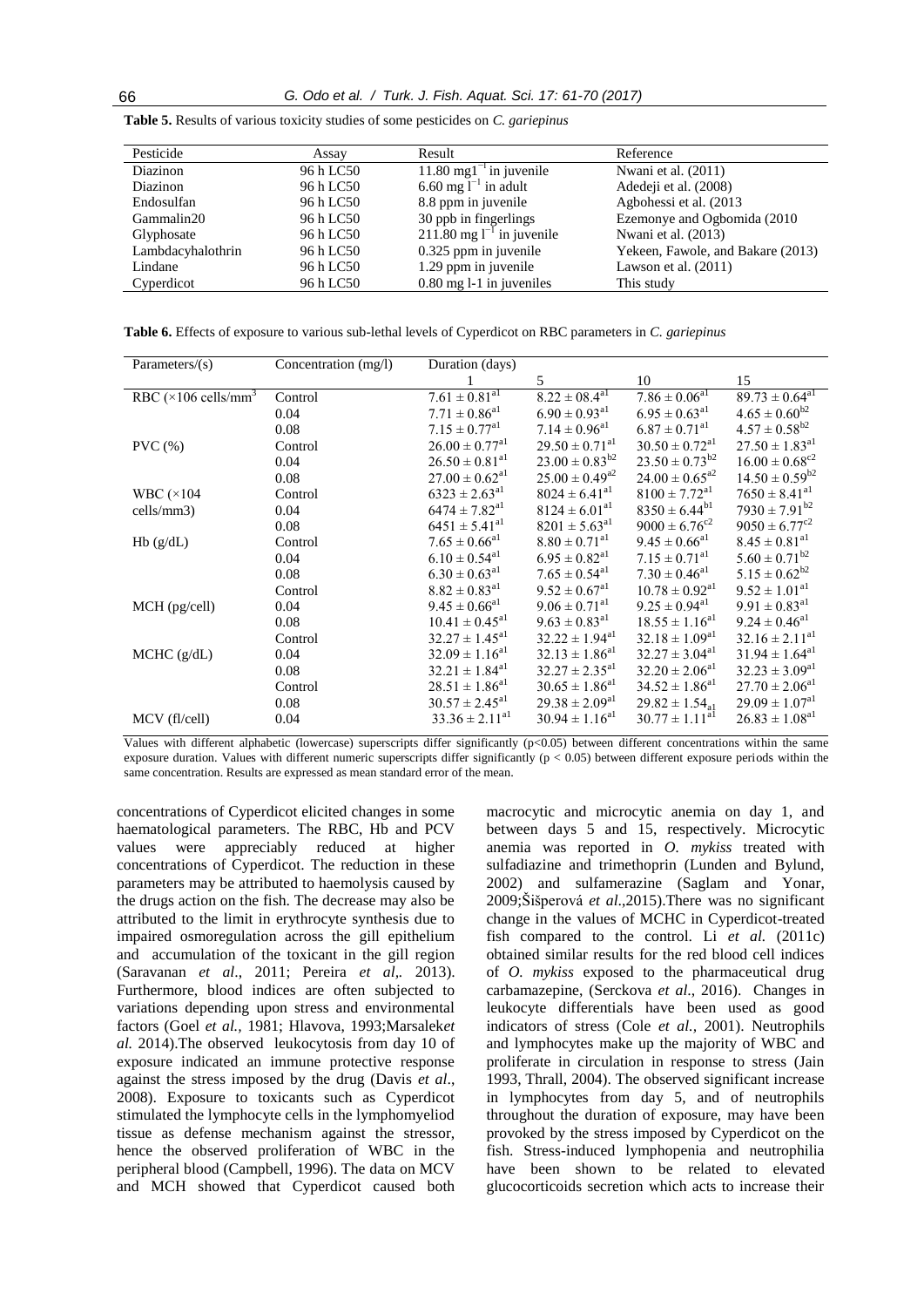| Parameter(s)     | Concentrations (mg/l) | Duration (Days)                |                                |                                |                                |
|------------------|-----------------------|--------------------------------|--------------------------------|--------------------------------|--------------------------------|
|                  |                       |                                | 5                              | 10                             | 15                             |
| Neutrophils      | Control               | $12.00 \pm 1.11^{a1}$          | $13.00 \pm 1.93$ <sup>al</sup> | $13.60 \pm 1.13$ <sup>al</sup> | $13.8 \pm 1.09$ <sup>a1</sup>  |
|                  | 0.4                   | $16.50 \pm 1.86^{a2}$          | $17.00 \pm 2.06^{a2}$          | $23.50 \pm 1.41^{b2}$          | $25.00 \pm 2.11^{b2}$          |
|                  | 0.8                   | $20.3 \pm 1.14^{a3}$           | $19.50 \pm 1.81^{a2}$          | $24.11 \pm 1.63^{b2}$          | $27.50 \pm 3.06^{\circ 2}$     |
| Lymphocytes      | Control               | $16.50 \pm 1.16^{a1}$          | $22.00 \pm 1.14$ <sup>al</sup> | $18.00 \pm 1.10^{a1}$          | $16.00 \pm 1.66$ <sup>al</sup> |
|                  | 0.4                   | $29.50 \pm 1.09$ <sup>a1</sup> | $23.00 \pm 0.83^{b1}$          | $23.50 \pm 0.93^{b2}$          | $23.00 \pm 1.41^{b2}$          |
|                  | 0.8                   | $33.00 \pm 0.93^{22}$          | $25.50 \pm 0.71^{b2}$          | $26.00 \pm 0.71^{b3}$          | $30.50 \pm 0.89$ <sup>c3</sup> |
| Monocytes        | Control               | $0.40 \pm 0.06$ <sup>a1</sup>  | $0.50 \pm 0.01$ <sup>al</sup>  | $0.50 \pm 0.01$ <sup>al</sup>  | $1.00 \pm 0.02$ <sup>al</sup>  |
|                  | 0.4                   | $0.40 \pm 0.06$ <sup>al</sup>  | $0.30 \pm 0.01$ <sup>al</sup>  | $1.00 \pm 0.02$ <sup>a1</sup>  | $0.60 \pm 0.03$ <sup>a1</sup>  |
|                  | 0.8                   | $2.00 \pm 0.06$ <sup>al</sup>  | $1.00 \pm 0.04$ <sup>al</sup>  | $1.50 \pm 0.11$ <sup>a1</sup>  | $0.50 \pm 0.07$ <sup>al</sup>  |
| <b>Basophils</b> | Control               | $0.04 \pm 0.00$ <sup>al</sup>  | $0.04 \pm 0.01$ <sup>al</sup>  | $0.04 \pm 0.00^{a_1}$          | $0.04 \pm 0.00$ <sup>al</sup>  |
|                  | 0.4                   | $0.04 \pm 0.00$ <sup>a1</sup>  | $0.04 \pm 0.01$ <sup>al</sup>  | $0.03 \pm 0.00^{a_1}$          | $0.01 \pm 0.00^{a_1}$          |
|                  | 0.8                   | $0.03 \pm 0.01$ <sup>al</sup>  | $0.03 \pm 0.01$ <sup>al</sup>  | $0.04 \pm 0.01$ <sup>a1</sup>  | $0.05 \pm 0.00$ <sup>al</sup>  |
| Eosinophils      | Control               | $0.40 \pm 0.01$ <sup>a1</sup>  | $0.10 \pm 0.01$ <sup>a1</sup>  | $0.40 \pm 0.01$ <sup>al</sup>  | $0.30 \pm 0.01$ <sup>al</sup>  |
|                  | 0.4                   | $0.40 \pm 0.02$ <sup>a1</sup>  | $0.50 \pm 0.03$ <sup>al</sup>  | $0.10 \pm 0.04$ <sup>al</sup>  | $0.30 \pm 0.02$ <sup>al</sup>  |
|                  | 0.8                   | $0.40 \pm 0.01$ <sup>al</sup>  | $0.50 \pm 0.02$ <sup>a1</sup>  | $0.10 \pm 0.02$ <sup>a1</sup>  | $0.35 \pm 0.03$ <sup>al</sup>  |

**Table 7.** Effects of exposure to various sub-lethal levels of Cyperdicot on differential WBC counts (percentage) in *C gariepinus*

Values with different alphabetic (lowercase) superscripts differ significantly  $(P<0.05)$  between different concentrations within the same exposure duration. Values with different numeric superscripts differ significantly (P < 0.05) between different exposure periods within the same concentration. Results are expressed as mean standard error of the mean.

percentage levels (Davis *et al.,* 2008). Similar results have been reported in fishes exposed to different concentrations of pharmaceuticals (Kreutzmann, 1977; Lunden *et al*., 1999, Li *et al.,* 2011). Other leukocyte differentials such as monocytes, basophils and eosinophil were comparable to the control throughout the experimental period. Similar observations have been also reported in other fishes treated with different toxicants (Velisek *et al.,* 2009, Mohammad *et al*., 2012).

# **Conclusion**

This study showed that both behavioural and sub-lethal concentrations of Cyperdicot affected both the behavioural responses and the haemotological parameters of juveniles of *Clarias gariepinus.* It is shown that long-term exposure to Cyperdicot at sublethal concentrations induced haematological alterations in *Clarias gariepinus*, and that the use of haematology is adequate in detecting and monitoring possible effects of sub-lethal dose of pesticide in the environment. From the present study it could be concluded that, when fishes are exposed to fourth generation pesticides such as Cyperdicot, they have various haematoxic effects on the survival of the fish. This in turn also will affect the fecundity of the fish population and other non-targeted organisms such as man through the food chain. Therefore the levels in the aquatic environment should not be higher than the sub-lethal exposure levels. Action is needed when the levels increase markedly.

# **References**

Abuo E ,Naga, E.H., Moselhy, K.M. and Mohamadein, L.I. 2001. Effect of cadmium and copper on the digestive andenzymes of the limpet (*Patella* sp., Mollusca, Gastropoda).*Egyptian Academy of Society and Environmental Development*, 2:29-36.doi: 200531(2)60-71/1687-4285

- Adhikari, S., Sarkar, B., Chatterjee, A., Mahapatra, C.T., and Ayyappan, S. 2004. Effects of Cypermethrin and carbofuran on certain haematological parameters and predictions of their recovery in a fresh water teleost, Labeorohita. *Ecotoxicology and Environment*, 2:23- 43**.**Paper ID:15157576
- Agwu J.E; Odo G.E.; OlotoJ.C.Uwagbae, M. 2016.Effects of Cypermetrin on the Biochemical Profile of the Hemolymph of the African Pest Grasshopper *Zonocerus variegatus* Linn. *International Journal of Biomaterials Science and Engineering*, 3(2):15-19.
- APHA, (American Public Health Association). 2005. *Standard methods for the examination of water and waste water.*21<sup>st</sup>edition. New York: American Public Health Association.
- Arellano, J.M., Blasco, J., Ortiz, J.B., Capeta Da Silva, D., Navarro, A., Sanchez-De Piano, M.J. and Sarasquete, C. 2000. Accumulation and histopathlogical effects of copper in ills and liver of Senegalese sole, *Soleasene galensis* and toad fish, *Halobatrachus didactylus*. *Ecotoxicology and Environment Restoration*,3: 22-28[. doi.org/10.1006/eesa.1999.1801](http://dx.doi.org/10.1006/eesa.1999.1801)
- Arukwe,A., Olufsen,M., Cicero,N. Hansen M.D. (2014). Effects on development, growth-hormone, and thyroid-hormone systems in eyed eggs and yolk-sac larvae of atlantic salmon (*Salmo salar*) continuously exposed to 3,3 ,4,4 tetrachlorobiphenyl (pcb-77). Journal of Toxicology and Environmental Health, Part A. 77 1–13. ISSN: 1528-7394 print / 1087-2620 online, DOI: 10.1080/15287394.2014.887422
- Ayoola, S.O.and Ajani, E.K. 2007. Histopathological effects of Cypermethrin on juvenile Nile Tilapia (*Oreochromis niloticus*).*African Journal of Livestock Extension*, 13:231-239doi:10.5897/AJLE11.003
- Blaxhall, P.C and Daisley, K.W.1973. Routine haematological methods for use with fish blood *Journal of Fish Biology*, 5: 771– 781.doi:10/1111/J.1095.8649.1973.TB04510X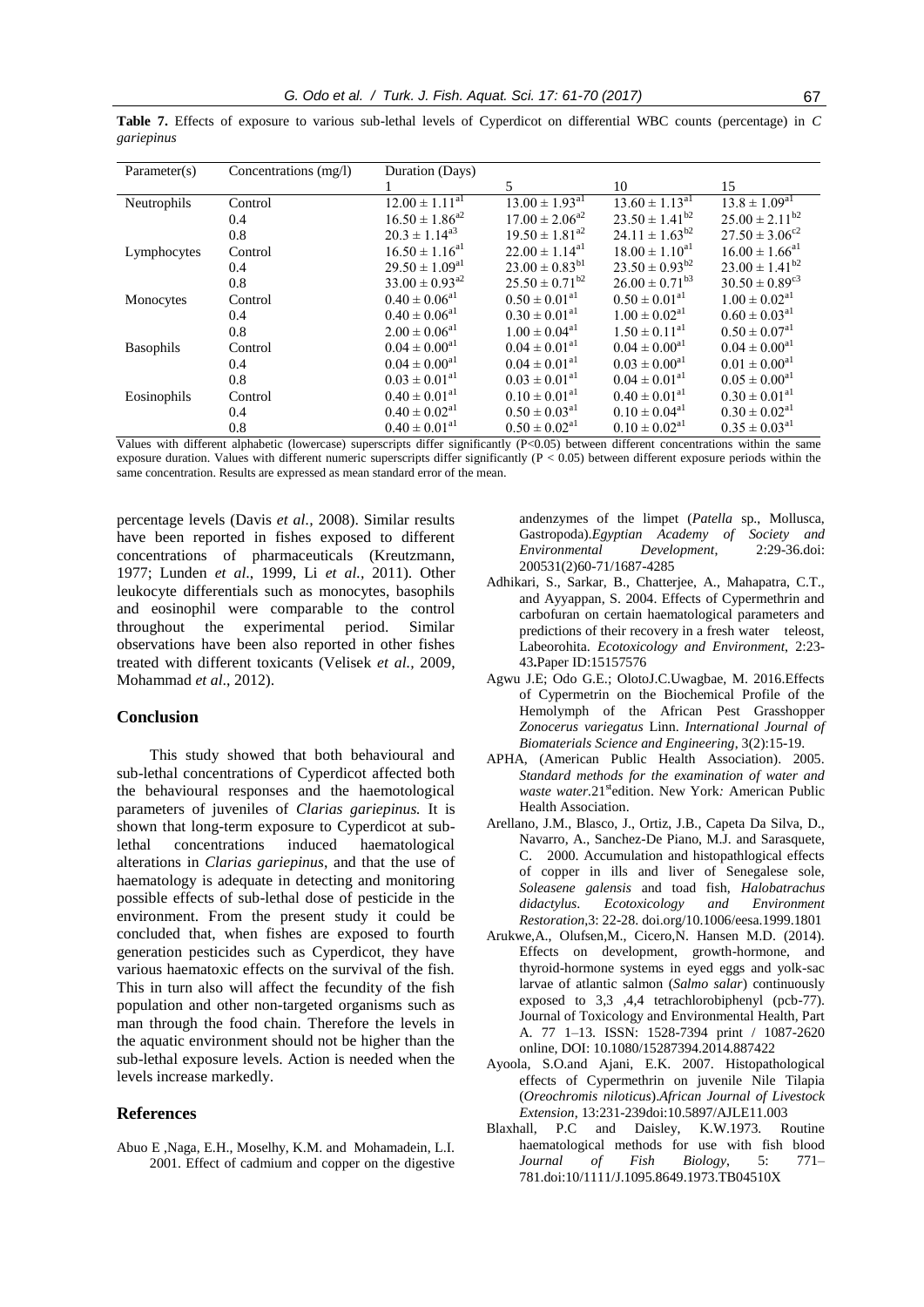- Bull, K., Cook, A., Hoper, N.A., Harder, A., Holten-DyBull, K., Cook, A., Hoper, N.A., Harder, A., Holten – Dye,L. and Walker, I.J. 2007. Effect of the novel anthelminthic emodepside on the locomotion, egg-laying behavior and development of *Caenorhabditis elegans*. *International Journal of Parasitology*, 37: 627– 636.doi:10.1016/j.ijpara.2006.10.013
- Buikem, J.R.,Naider-Lehner,A.L., and Cairns, J.R.1982. Biological monitoring: Part IV. *Toxicology testing Environmental Molecular Mutagen*, 33: 239-262.doi: 10.1002/en 22001
- Campbell, T.W. 1996.Reptile medicine and surgery In: Mader D R. (ed.), *Clinical pathology.* Philadelphia: W B Saunders, pp. 248–257.
- Cangialosi,M.V., Corsi,I. Bonacci,S., Sensini,C., Cicero,N.,Focardi,S., Mazzola A. 2012. Screening of ecotoxicological, qualitative and variables in male European sea bass Dicentrarchus labrax (L.) reared in three different fish farms: facility location and typology. NATURAL PRODUCT RESEARCH. 27 (7), 670-674. DOI:10.1080/14786419.2012.683000
- Clara N., Nicola C., Vincenzo F., Giuseppe G. Antonio V. Andrea M., Francesco N., Giacomo D. 2015. Toxic metals in pelagic, benthic and demersal fish species from Mediterranean FAO zone 37. Bulletin of Environmental Contamination and Toxicology Bulletin of Environmental Contamination and Toxicology. Volume 95, Issue 5, 567-573. DOI: 10.1007/s00128-015-1585-6".
- Cole, M.B., Arnold, D.E, Watten, B.J., and Krise, W.F. 2001. Haematological and physiological responses of brookcharr to untreated and limestone neutralized acid. *Journal of Fish Biology*, 59: 79– 91.doi.org/10.3996/072013.JFB
- Dacie, J.V. and Lewis, S.M. 2001. *Practical haematology*, 6th edn: University Press, 633pp.
- Dixon, D.G. and Dick, P.T. 1985. Changes in circulating blood levels of rainbow trout *Salmo giardneri* (Richardson) following acute and chronic exposure to copper. *Journal of fish Biology,*26:475– 481.doi/10.1111/j.1095-8649.1985.tbo4287.x/full
- Eze, L.C. 1983. Isonloid inhibition of liver glutamate oxaloacetictransminase from (*Carpaheercus*).International of Journal of Biochemistry, 15: 13-16.
- Eyo, J.E., Levi, C.A., Asogwa, C.N., Odii, E.C., Chukwuka, C.O., Ivoke, N., Onoja, U.S. and Onyeke, C.C.2013. Toxicity and effect of *Carica papaya* seed aqueous extract on liver biomarkers of *Clarias gariepinus*. *International Journal of Indigenous Medicinal Plants,* 46: 1301–1307. <https://www.resgate.net/.../2255859120>
- Fazio, F; Piccione, G; Tribulato, K; Ferrantelli, V; Giangrosso, G; Arfuso, F and Faggio, C. 2014. Bioaccumulation of heavy metals in blood and tissue of striped mullet in two Italian Lakes. J. Aquat. Anim. Health, 26(4): 278-284." Finney, D. J. 1971. *Probity analysis*, 3rd edition Cambridge: Cambridge: University Press.
- Hart, W.B., Weston, R.F., and Dermann, J.G. 1948. An apparatus for oxygenating test solution in which fish are used as test animals for evaluating toxicity*. American Fishery Society,* 75:288- 30[1.www.tandfoneline.com/.../1548-8659\(1945\)](http://www.tandfoneline.com/.../1548-8659(1945))
- Hesser, O.F. 1960. Methods of routine fish haematology.

*Progressive Fish Culturist*,22: 164 – 171.

- Hlavova, V. 1993. Reference values of the haematological indices in grayling *Thymallus thymallus* Linnaeus).*Comparative Biochemistry Physiology*, 105A: 525–532.
- Giuseppa D., Angela G., Potortì, V., Lo T.,, Daniel B., Patrizia L., Nicola C., Giacomo D. (2015). Trace Elements in Thunnus Thynnus From Mediterranean Sea: Benefit-Risk Assessment For Consumer. Food Additives & Contaminants: Part B, Vol. 8, No. 3, 175–181 doi.org/10.1080/19393210.2015.1030347".
- [Glen, V.D.K.](https://www.researchgate.net/profile/Glen_Kraak) 2014.Effects of Atrazine in Fish, Amphibians, and Reptiles: An Analysis Based on Quantitative Weight of Evidence. *Reviews in Toxicology*, 44(S5):1- 66 DOI: 10.3109/10408444.2014.967836 ·
- I. J. C. (International Joint Commission). 1977. New and revised Great Lakes water quality objectives. Great Lakes Basin, Windsor; Ottawa. IJC.
- Jain, N.C. 1993. *Essentials of veterinary haematology*. Philadelphia: Blackwell.
- [Leilan, B.](https://www.researchgate.net/profile/Leilan_Baxter), [Richard, A.B.](https://www.researchgate.net/profile/Richard_Brain), [Alan, J.H.](https://www.researchgate.net/researcher/2073237842_Alan_J_Hosmer), [Mark, L. H.](https://www.researchgate.net/profile/Mark_Hanson5) 2015. Effects of atrazine on egg masses of the
- yellow-spotted salamander (Ambystoma maculatum) and its endosymbiotic alga (Oophilaamblystomatis). *Environmental Pollution*, 206:324-331 DOI: 10.1016/j.envpol.2015.07.017 ·
- Kreutzmann, H.L. 1977. The effects of chloramphenicol and oxytetracyclineon haematopoiesis in the Europeaneel(*Anguillaanguilla*).*Aquaculture*,10:323- 334.doi:10.16/0044-8486(77)90123-5
- Li, Z.H., Zlabek, V., Velisek, J., Grabic, R., Machova, J., Kolarova, J., Li, P. and Randak, T.B. 2011. Acute toxicity of carbamazepine to juvenile rainbow trout (*Oncorhynchus mykiss*): effects on antioxidant responses, haematological parameters and hepatic EROD. *Ecotoxic Journal of Environmental Safety*, 74:319–327.doi:10.1016/jecoenvc.2010.09.008.Epub.20100ct23

Li ZH, Zlabek V, Velisek J, Grabic R, Machova J, Kolarova J. and Ran-dak TC. 2011.Hepatic status and hematological parameters in rainbow trout (*Oncorhynchus mykiss*) after chronic exposure to carbamazepine. *Chemical Biological Interaction,*183: 98–104.doi:10.1016/jicbi.2009.09.009

- Lunden, T. and Bylund, G. 2002. Effect of sulfadiazine and trimethoprin on the immune response of Rainbow trout (*Onchorhynchus mykiss*). *Veterinary Immunology and Immunopathology*, 85: 99–108. [www.ncbi.nlm.nih.gov/pubmed/1186717](http://www.ncbi.nlm.nih.gov/pubmed/1186717)
- Lunden, T., Miettinen, S., Lonnstom, L.G.,and Lilius, E.M., Bylund, G. 1999. Effect of flor-fenicol on theimmune response of rainbow trout (*Oncorhynchus mykiss*). Veterinary Immunology and Immunopathology, 67:317–325. [www.ncbi.nlm.nih.gov/pubmed/10206200](http://www.ncbi.nlm.nih.gov/pubmed/10206200)
- [Maršálek,](https://www.researchgate.net/researcher/75946716_Petr_Marsalek) P., [Mikuliková,](https://www.researchgate.net/researcher/2003887047_Ivana_Mikulikova) I., [Modrá,](https://www.researchgate.net/profile/Helena_Modra) H., [Svobodová,](https://www.researchgate.net/researcher/51361437_Zdenka_Svobodova) Z. 2014.Effect of prochloraz fungicide on neopterin and biopterin concentrations in blood plasma of common carp*ActaVeterinaria Brno*, 83(2):101-105 DOI: 10.2754/avb201483020101
- Mgbenka, B.O., Oluah, N.S .and Arumgwa, A.A. 2005. Erythropoictic response and haematological parameters in the catfish *Clarias albo punctatus* exposed to sub-lethal concentrations of acclellic. *Journal of Ecotoxicology and Environmental Safet*y,62:436 – 440.doi:1016/j.ecoeuv.2005.03.031
- Mitchell, A.J. and Hobbs, M.S. 2007.The acute toxicity of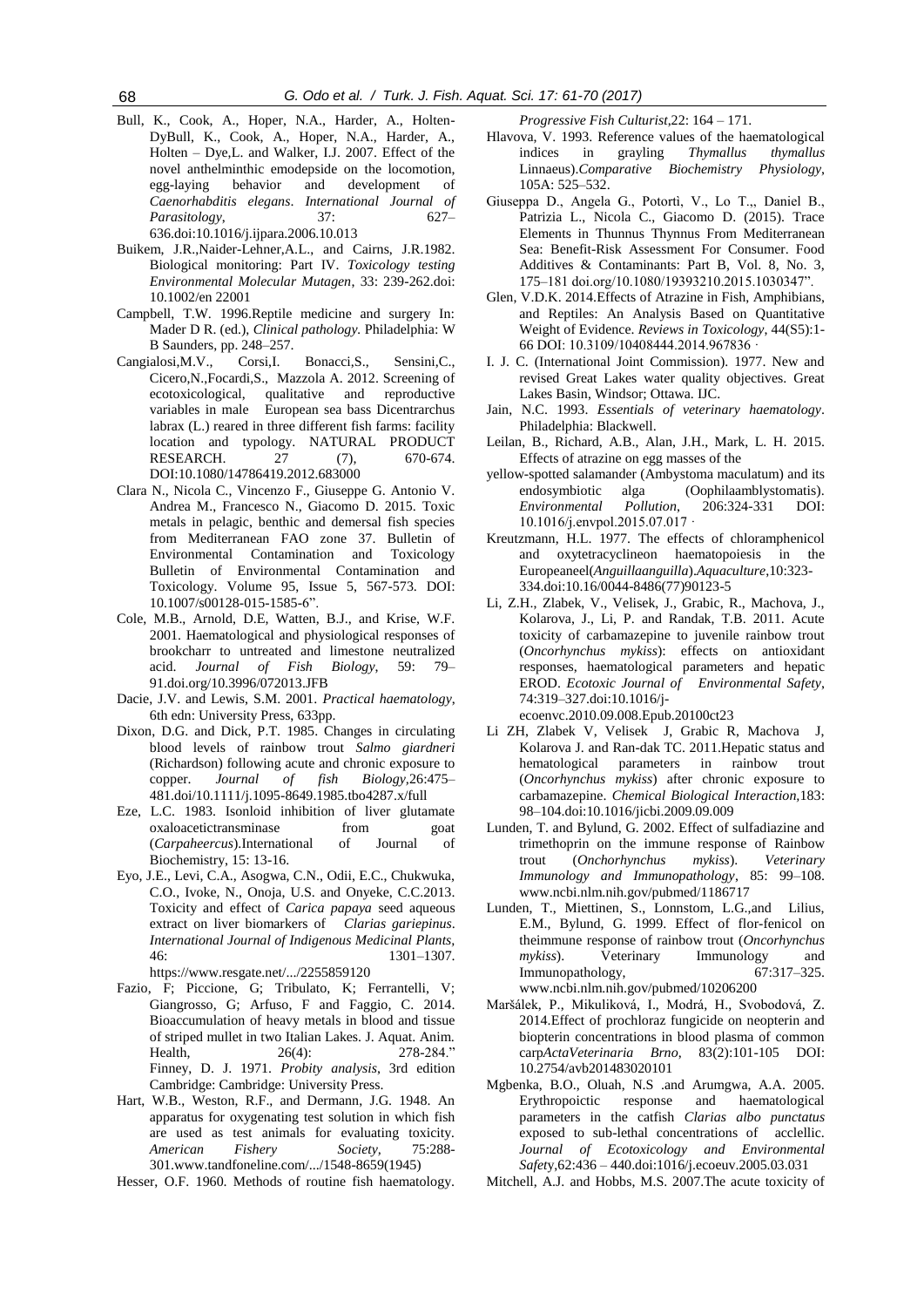praziquantel to grass carp and golden shiners. *Northern American Journal of Aquaculture*, 69: 203– 206.doi:10.1577/A06-056.1

- Mohammad, N.S.M., Soltani, M., Kamali, A., Imanpoor, M.R., Sharifpour, I. and Khara, H. 2012.Effects of organophosphate, diazinon on some haematological and bio-chemical changes in *Rutilusfrisii kutum* (Kamensky 1901) male brood stocks. Iranian Journal of *Fisheries Science,* 11: 105–117. [www.jifros.ir/adm-](http://www.jifros.ir/adm-10.1-141-4312883)[10.1-141-4312883](http://www.jifros.ir/adm-10.1-141-4312883)
- Moore, M.N. and Simpson, M.G.1992. Molecular and cellular pathology in environmental impact assessment. *Aquatic Toxicology*, 22: 313- 322.doi:10.1016/0166-445×(92)90047Q
- Nath, R., Banerjee, V. 1996. Effects of pesticide methyl parathion and Cyprmethrin on oxygen consumption and blood of *Channa punctatus*. *Journal of Industrial Zoology*, 16: 95 – 102.
- Nelson, D.A. and Morris, M.W. 1989. Basic methodology. Haematology and coagulation; part IV. In: Nelson D A, Henry J B (eds.), *Clinical diagnosis and management by laboratory methods,* 17th edn. Philadelphia: W B Saunder, pp.578–625.
- Nwani, C.D., Oluah, N.S., Echi, P.C.and Nwamba, I. 2014. Mutagenic and physiological responses in the juveniles of African catfish, *Clarias gariepinus* (Burchell 1822) following short term exposure to praziquantel. *Tissue and Cell*, 46(4), pp 264- 273.doi.org/10.3109/01480545.2013.86613
- Nwani, C.D., Okeke, O.C., Onyishi, G., Attama, C., Uzoma, C.,and Eneje, L.O. 2012. Toxicity and effects of diazinon on behavior and some haematological parameters of African catfish, *Clarias gariepinus*. *Journal of Environmental Biology*, *1***:** 246 – 253.doi:10.1080/21658005,2012.7335555
- Nwani, C.D., Nagpure, N.S., Kumar, R., Kushwaha, B., Kumar, P. and Lakra, W.S.2013.
- Induction ofmicronuclei and nuclear lesions in *Channa punctatus* following exposure to carbosulfan, glyphosate and atrazine. *Drug and ChemicalToxicology*,31(9):138- 148.doi:10.3109/01480545.2013.866138.Epub.2013 Dec.11
- Obiekezie, A. and Okafor, N. 2005. Toxicity of four commonly used chemotherapeutic compounds to fry of the African catfish, *Clarias gariepinus*(Burchell). *Aquaculture Research,*26: 441–445.
- OECD (Organisation for Economic Co-operation and Development).1992.TheOrganisation for Economic Co-operation and Developments**'** Guidelines on environment and aid, No. 1, Good practices for environmental impact assessment of development projects, *OECD, Paris: Development Assistance Committee.*
- Omoregie, E., Eseyin, T.G .and Ofojekwu, P.C.1994. Effects of formulation on erythrocycte counts and plasma glucose of Nile tilapia *Orechro misniloticus*. *Asian Fisheries Science*, 7:1- 6.www.academia.edu/963346
- Pandey, A.K., Nagpure, N.S., Trivedi, S.P., Kumar, R., Kushwaha, B.and Lakra, W.S. 2011. Investigation on acute toxicity and behavioural changes in *Channa punctatus* (Bloch) due to organophosate pesticide profenofos. *Drug and Chemical Toxicology*,34: 424- 428.doi:10.3109/0148054.2011.585650.Epub 20113y9
- Pandey, S., Kumar, R., Nagpure, N.S., and Srivastava, S.K.

2005. Acute toxicity bioassays of mercuric chloride and malathion on air-breathing fish *Channa punctatus*  (Bloch). *Ecotoxicology*, 61: 114-120. doi:1016/j.ecoeny.2004.08.004

- Pereira, L., Fernandes, M.N., and Martinez, C.B.R. 2013. Haematological and biochemical alterations in the Fish *Prochilodus lineatus* caused by the herbicide clomazone. *Environmental* Toxicology and Pharmacology, 36:1–8.doi:10.1016/j.etap.2013.02.019
- Prusty, A.K., Kohli, M.P.S., Sahu, N.P., Pal, A.K., Saharan, N., Mohapatra, S.and Gupta, S.K. 2011. Effectof short-term exposure to fenvalerate on biochemical and haematological responses in *Labeorohita* (Hamilton) fingerlings. *Pesticide Biochemistry Physiology*,100: 124– 129.doi:10.1016/j.pestbp.2011.02.010
- Sampath, K., Velamnia, S.K.and James, R.1993.Haematological changes and their recovery in *Oreochromis mossambicus* as a function of exposure period and sub-lethal levels of Elalus. *Acta Hydrobiologia*, 35:73-83.
- Sarai, R.S., Kopp, S.R.and Coleman, G.T. 2013. Acetylcholine receptor subunit and p-glycoprotein transcription patterns in levamisole-suscesptible and resistant *Haemonchus contortus*. *International Journal of Parasitology*,3:51– 58.doi:10.1016/j.ijpdr.2013.01.002
- Sprague, J.B. 1971. Measurement of pollutant toxicity to fish. l. Bioassay methods for acute toxicity. *Water Research*, 3: 793-821.doi:10.1016/0043- 1354(69)90050-5
- Svoboda, M., Luskova, V., Drastihova, J.andZlabek, V. 2001. The effect of diazinon on haematological indices of common carp (*Cyprinus carpio*). *Journal of Veterinary Medicine*70:457 – 465.doi:10.2754/avb200 170040457
- [Šišperová](https://www.researchgate.net/researcher/2079394309_E_Sisperova) E, [Modrá](https://www.researchgate.net/profile/Helena_Modra) H, [Zikova](https://www.researchgate.net/profile/Andrea_Zikova2) A, [Svobodová](https://www.researchgate.net/researcher/39195695_Z_Svobodova) Z 2015.The effect of mycotoxin deoxynivalenol (DON) on the oxidative stress markers in rainbow trout (Oncorhynchus mykiss, Walbaum 1792). *Journal of Applied Ichthyology,* 31(5) DOI: 10.1111/jai.12809
- Reish, D.J. and Oshida, R.S. 1987. Manual of methods in aquatic environment research, Part 10. Short- term static bioassay. *FAO Fishery Technical*. Paper 247, 62 pp.
- Rusia, V. and Sood, S.K.1992. Routine hematological tests. In: Mukerjee KL. (ed.), *Medical Laboratory Technology*. New Delhi: Tata McGraw Hill, pp.252– 258.
- Saglam, N.andYonar, M.E. 2009. Effects of sulfamerazine on selected haematological and immunological parameters in rainbow trout (*Onchorhynchu mykiss*).Aquaculture Research, 40: 395– 404.doi:10.1111/j.1365-2109.2008.02105X
- Saravanan, M., Karthikas, S., Malarvizhi, A and Ramesh M. 2011. Ecotoxicological impacts of Clofibric acid and diclofenac in common carp (*Cyprinus carpio*) fingerlings: haematological, biochemical ion regulatory and enzymological responses. *Journal of HazardousMaterials*,195:188– 194.doi:10.1016/.jhazmat.2011.08.029.Epub.2011.An

g.16 [Sevcikova,](https://www.researchgate.net/profile/Marie_Sevcikova) M., [Modrá,](https://www.researchgate.net/profile/Helena_Modra) H., [Svobodova,](https://www.researchgate.net/researcher/39195695_Z_Svobodova) Z., 2016.Haematological and oxidative stress responses of common carp (Cyprinus carpio L.) after subchronic exposure to copper *Veterinární Medicína*,

61(01):35-50. DOI: 10.17221/8681-VETMED